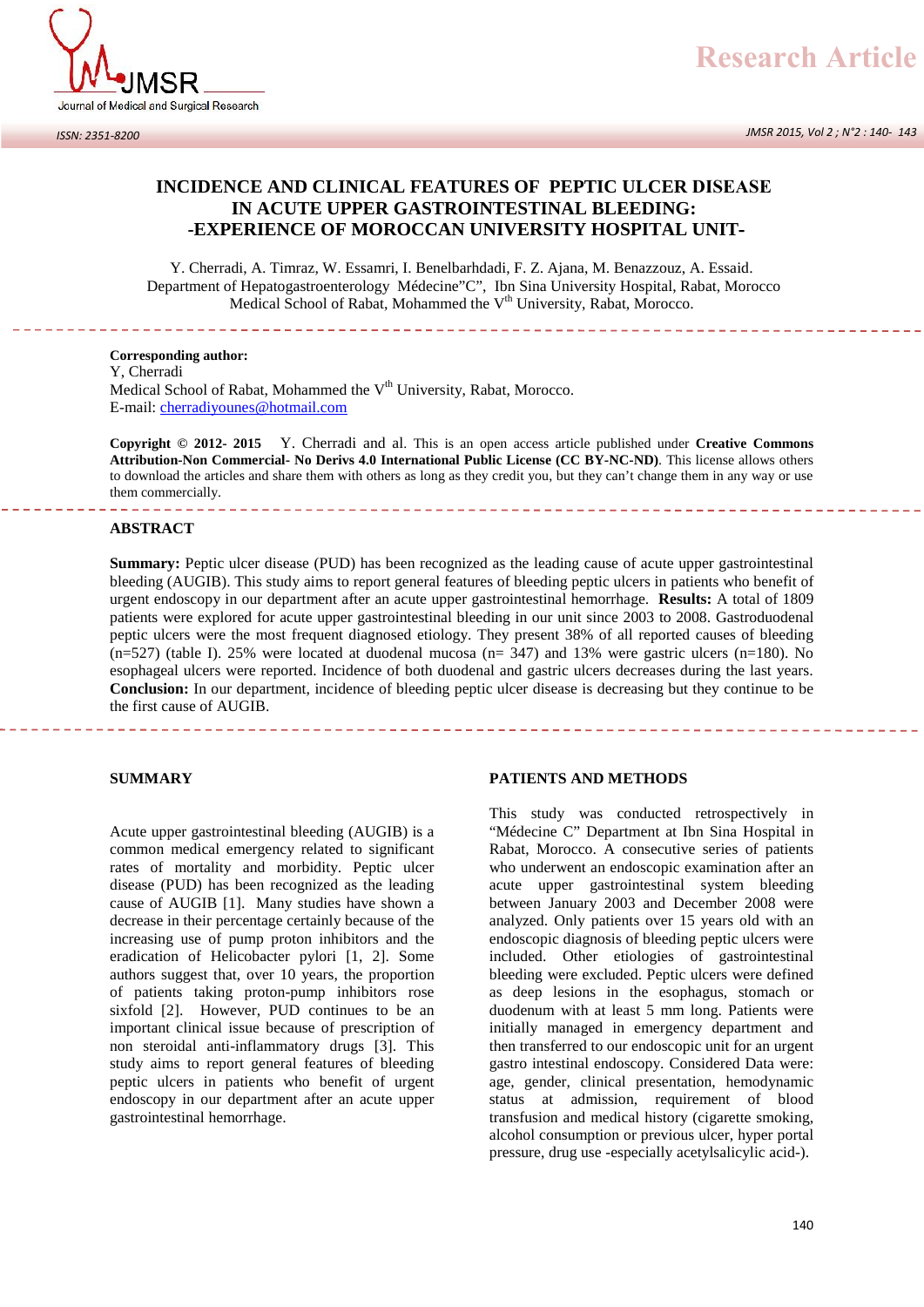

#### *ISSN: 2351-8200*

#### **RESULTS**

A total of 1809 patients were explored for acute upper gastrointestinal bleeding in our unit since 2003 to 2008. Gastroduodenal peptic ulcers were the most frequent diagnosed etiology (Table I). They present 38% of all reported causes of bleeding (n=527) (table I). 25% were located at duodenal mucosa (n= 347) and 13% were gastric ulcers (n=180). No esophageal ulcers were reported. Incidence of both duodenal and gastric ulcers decreases during the last years [Table II] (Fig. 1). Regarding duodenal ulcers, mean age of diagnosis was 45 years old [18- 87]. Male gender was prominent with 77% of all patients (n=269; sexratio= 3.3) (fig. 1). Gastrotoxic drugs use before the bleeding episode was reported in only 31% of patients. Duodenal ulcer was an isolated cause of bleeding in 55.7% of cases and associated to another lesion in 44.5% of patients (n=155) (Table III). The mean clinical symptom was Melena in 314 patients. Hematemesis was the reason of consultation in 261 patients and hemodynamic shock was found in 39 cases. Hemoglobin was less than 10g/dl in 242 patients; blood transfusion was indicated in 119 patients.<br>Gastric ulcers were

Gastric ulcers were retained as upper gastrointestinal bleeding etiology in  $13\%$  (n= 180) of patients. Mean age was 53 years old [17- 90]. Male gender was also prominent with sex-ratio: 2.3. Gastrotoxic use was reported in 35% of all patients. Incidence of gastric ulcers occurrence is less important during the last years ranging from 29% in 2003 to 16% in 2008 (Fig. 1). They were an isolated upper gastrointestinal bleeding etiology in 47% of patients (n=85), otherwise, associated

# **Research Article**

lesions were different (oesophagitis, esophageal varicose…) [Table IV]. Major clinical symptom was hematemesis in 85% of all patients. Melena were reported in 81% and 13% of patients had an hemodynamic shock. 126 patients had anemia with hemoglobin less than 10 g/dl. Fifty eight patients presented an hemoglobin less than 7g/dl which requires blood transfusion.

Medical history of cigarette smoking was reported in 21 patients with duodenal ulcers vs. 16 patients in gastric ulcers' group. Alcohol consumption was reported in 2 patients with gastric ulcers and in 4 patients with duodenal ulcers. Previous history of bleeding ulcer was reported in 72 patients with duodenal ulcers and in 28 patients of gastric ulcers population.

### **Table I: Total endoscopic findings in 1809 patients who benefited of urgent gatroscopy in our department between 2003 and 2008 [4].**

|                          | <b>Number</b> | $\frac{6}{9}$ |
|--------------------------|---------------|---------------|
| Peptic ulcers            | 530           | 38            |
| Gastritis and duodenitis | 453           | 32.5          |
| Esophageal varices       | 326           | 23.5          |
| Esophagitis              | 255           | 18            |
| Cardial varices          | 108           | 8             |
| Gastric tumors           | 50            | 3.6           |
| Hypertensive gastropathy | 41            | 3             |
| <b>Mallory Weiss</b>     | 15            | 1.1           |
| Esophageal tumors        | 10            | 0.7           |
| Gastric polyps           | 8             | 0.5           |
| Dieulafoy ulcer          | 4             | 0.3           |
| Angiodysplasia           | 4             | 0.3           |
| Duodenal tumors          | 3             | 0.2           |
| Hemobilia                |               | 0.07          |

|                 | Table II. Incidence per year of bleeding peptic ulcers in our endoscopy unit. |                                       |          |          |                        |                             |       |
|-----------------|-------------------------------------------------------------------------------|---------------------------------------|----------|----------|------------------------|-----------------------------|-------|
|                 | 2003                                                                          | 2004                                  | 2005     | 2006     | 2007                   | 2008                        | Total |
| Duodenal ulcers | 95 (27%)                                                                      | 33 (9%)                               | 65 (19%) | 79 (23%) | 41(12%)                | 37 (10%)                    | 350   |
| Gastric ulcers  | 52 (29%)                                                                      | 13 (7%)                               | 27(15%)  | 41(23%)  | 18 (10%)               | 29(16%)                     | 180   |
|                 |                                                                               |                                       |          | 80       |                        |                             |       |
|                 |                                                                               | Duodenal ulcers<br>----Gastric ulcers |          | 70       |                        |                             |       |
|                 |                                                                               |                                       |          | 60<br>50 |                        |                             |       |
|                 |                                                                               |                                       |          | 40       |                        |                             |       |
|                 |                                                                               |                                       |          | 30       |                        |                             |       |
|                 |                                                                               |                                       |          | 20<br>10 |                        |                             |       |
|                 |                                                                               |                                       |          | $\theta$ |                        |                             |       |
| 3863<br>5001    | 5005<br>nnar                                                                  | $500 -$                               | 5000     | 18-20    | $21 - 30$<br>$31 - 40$ | 51-60<br>61-70<br>$41 - 50$ | >70   |

Fig. 1: Annual incidence of PUD in our endoscopic unit.



Duodenal ulcers Gastric ulcers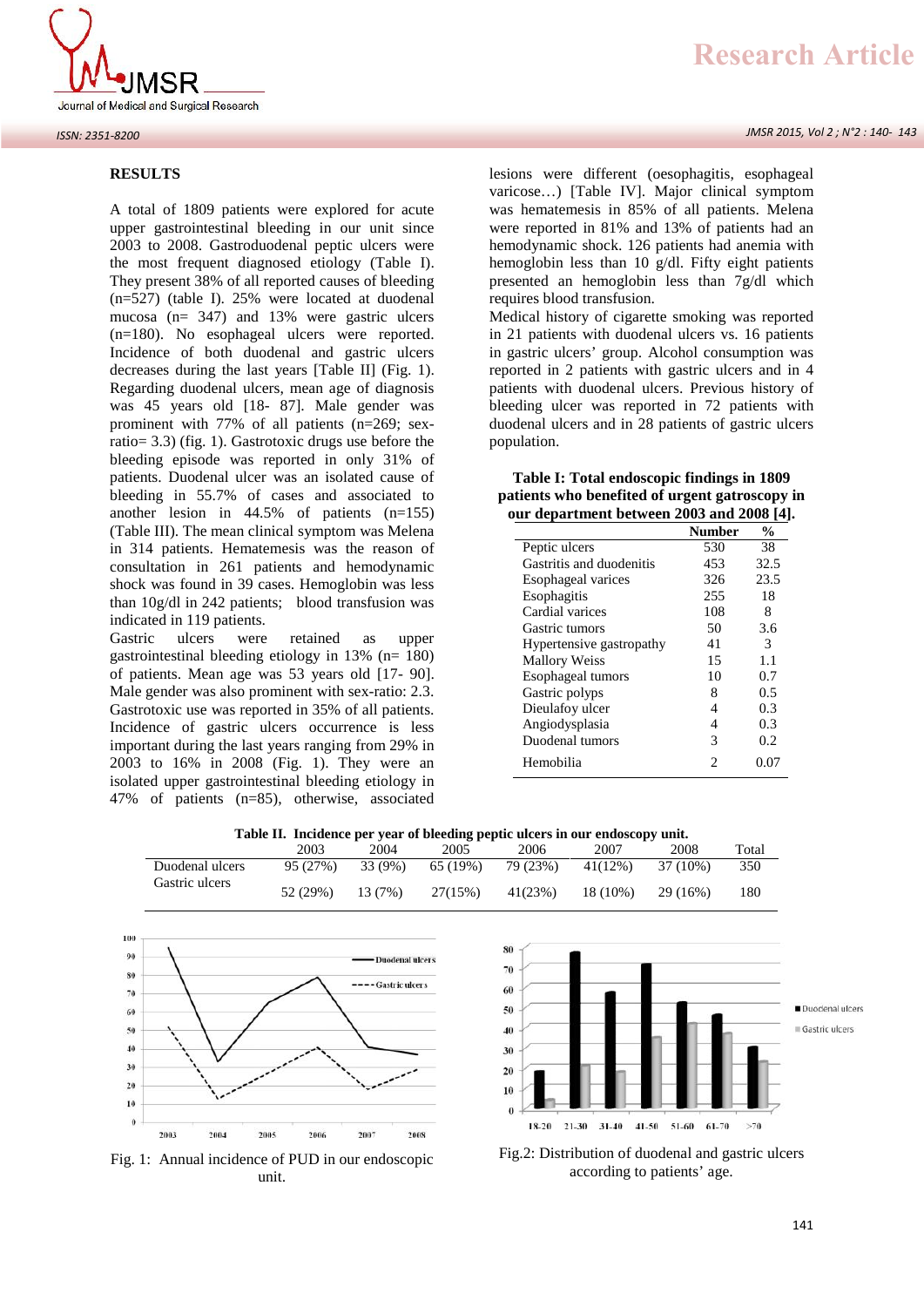

#### *ISSN: 2351-8200*

**Table III. Associated lesions found in endoscopic examination in gastric ulcers population.**

|                           | . .    |      |
|---------------------------|--------|------|
| Lesion                    | Number | $\%$ |
| Isolated gastric ulcer    | 85     | 47   |
| Associated lesions:       | 95     | 53   |
| *Gastritis and duodenitis | 35     | 20   |
| *Esophagitis              | 29     | 16   |
| *Gastric ulcers           | 15     | 8.5  |
| *Esophageal varices       | 15     | 8.5  |
| *Gastric tumors           |        | 0 3  |

**Table IV. Associated lesions found in endoscopic examination in duodenal ulcers population.**

| Number | $\%$ |
|--------|------|
| 195    | 55.7 |
| 155    | 44.3 |
| 57     | 16   |
| 69     | 20   |
| 15     |      |
| 13     |      |
|        | በ 3  |
|        |      |

**Table V. Clinical presentation:**

|                                | Gastric       | Duodenal       | w |  |
|--------------------------------|---------------|----------------|---|--|
|                                | ulcers $(\%)$ | ulcers $(\% )$ |   |  |
| Hematemesis                    | 85%           | 89%            |   |  |
| Melena                         | 81%           | 74%            |   |  |
| Hemodynamic shock              | 13%           | 11%            |   |  |
| Anemia (Hemoglobin <10g/dl)    | 66%           | 36%            |   |  |
| Blood transfussion requirement | 20%           | 16%            |   |  |

### **COMMENT**

Acute upper gastrointestinal bleeding (AUGIB) is a major public health problem despite advances in diagnosis modalities and introduction of new therapeutic approaches. Upper endoscopy is a capital time to precise bleeding source; it allows diagnosis of hemorrhage etiology and treatment. Peptic ulcers disease (PUD) represents the most common underlying cause of AUGIB [1, 5]. It affects  $10\%$  of the world population [3]. A review of recently published studies found annual incidence of ulcer haemorrhage of 19.4- 57 cases per 100.000 individuals [6-8]. In concordance with literature data, PUD was the first cause of AGIB in our series. The table VI compares our results to other series. In our patients, duodenal ulcers are prominent.

**Table VI. Peptic ulcers in literature.**

| Series                               | Number | $\%$ |
|--------------------------------------|--------|------|
| Tammaro (Italy) [9]                  | 436    | 50   |
| Abdul (England) [10]                 | 121    | 30   |
| Dursum (Turkey) [11]                 | 1242   | 34   |
| Ben Chaabane (Tunisia) [12]          | 874    | 38   |
| C. H. Morales-Uribe [13]             | 464    | 41   |
| (A.Essaid, Morocco)<br>series<br>Our | 1809   | 38   |
| $(2003 - 2008)$                      |        |      |

The classic study of Rockall, with more than 4000 included patients, shows the same result (53% of duodenal ulcers vs. 35% of gastric ulcers) [13]. Incidence of bleeding peptic ulcers is decreasing according to our endoscopy unit (Fig.1). It's available for both duodenal and gastric ulcers. It corresponds to literature data and other series results [1, 10-12]. The decreasing incidence of PUD is explained by the large use of inhibitors protons pomp and the global and increasing interest to the eradication of Helicobacter pylori. However, we mentioned already that PUD remains the first cause of AUGIB; this might be because of the increasing use of gastro toxic drugs especially non steroidal anti-inflammatory drugs (NSAIDs) and acetyl salicylic acid [4]. It's also known that the incidence of idiopathic PUD has increased [3]. In our series, the high incidence of gastric ulcers is shown between 40 and 70 years old which seems to be a period of increasing indications of NSAIDs for articular pain and rheumatologic diseases. Medical history of gastrotoxic use was similarly associated to gastric ulcers and duodenal (35% vs. 31%). Although some studies have demonstrated relation between smoking and ulcerogenesis [18], others have found that smoking by itself may not be much of a risk factor unless associated with H. pylori infection. Fiore found alcohol habit in 70% of cases having AUGIB [4, 5]. Other authors have supported also that alcohol consumption increases risk when associated with Helicobacter pylori infection, but it does not seem to be an independent risk factor, and even when coupled with Helicobacter pylori , the increase is modest [18, 19]. Those data are supported by the results of our series where the majority of our patients had a bleeding peptic ulcer without a history of alcohol consumption. Hematemesis were the main clinical manifestation in both duodenal and gastric ulcers. A concomitant Gastric and duodenal ulcer localization has been reported in 15% of patients. Most reported endoscopic associated lesions were gastritis, duodenitis and oesophagitis in both gastric and duodenal ulcers. This can be certainly explained by the impact of gastroesophageal reflux, which is a recognized causal agent of peptic ulcers.

## **CONCLUSION**

According to our department series, the incidence of bleeding peptic ulcer disease is decreasing but they continue to be the first cause of acute upper gastrointestinal bleeding.